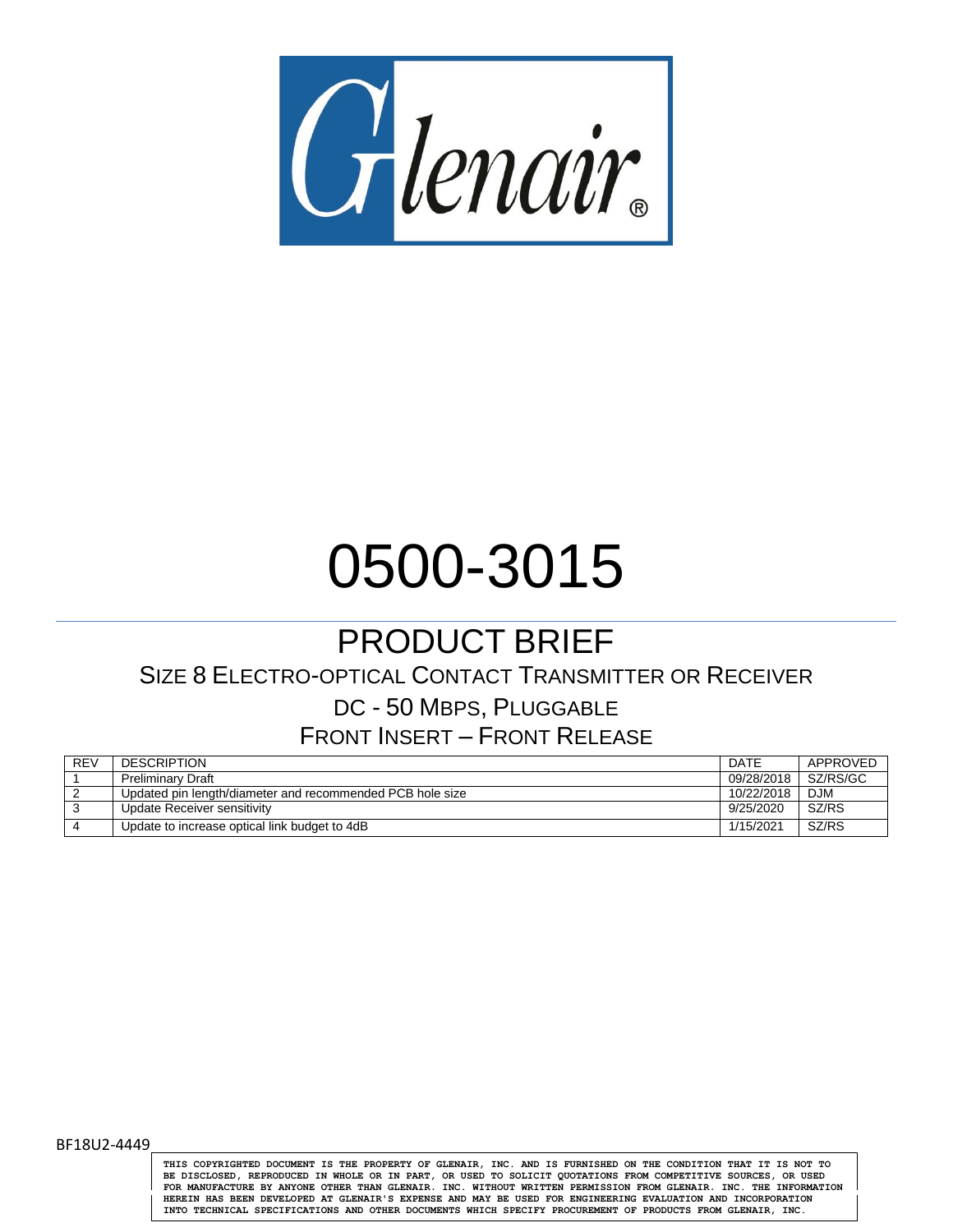**SIZE 8 ELECTRO-OPTICAL CONTACT TRANSMITTER OR RECEIVER, MULTI-MODE, DC - 50 MBPS, 1.25MM FERRULE, ARINC 801 FRONT INSERT – FRONT RELEASE** 



## *Size 8 Cavity Opto-Electronic Contacts, DC to 50 Mbps, MMF, 3.3V*



Size 8 Cavity Opto-electronic contacts transmit and receive TTL/CMOS compatible electrical signals over Multimode fiber optic cable. Transmitters consist of a laser driver and an 850nm VCSEL laser. Receivers consist of an 850nm PIN Photo Detector and an Amplifier. Output data signal is TTL/CMOS compatible.



#### **KEY FEATURES/BENEFITS**

- **Front-release, front-insert, front-removable Size** #8 OE converter designed for ARINC 600
- ARINC 664, 801, 803, 804, and 818 Standard Compliant
- Data rates from DC to 50 Mbps
- **Supports RS232, RS422, and RS485 data rates**
- **DC** coupled transmitter and receiver
- Single 3.3V power supply
- ARINC 801 1.25mm ceramic fiber ferrule
- Solutions available in 38999 style connectors
- -40°C to +85°C Operating Case Temperature
- Evaluation fixtures available

#### **APPLICATIONS**

 Harsh Environment such as: Airborne, Tactical, Railway, Industrial, Oil and Gas and Shipboard applications



©2018 Glenair, Inc. **REV: 4** US Cage Code 06324 Printed in USA **GLENAIR, INC.** ∙ 1211 AIR WAY ∙ GLENDALE, CA 91201-2497∙ TEL: 818-247-6000∙ FAX: 818-500-9912 [www.glenair.com](http://www.glenair.com/) PAGE 2 of 9 E-mail: [sales@glenair.com](mailto:sales@glenair.com)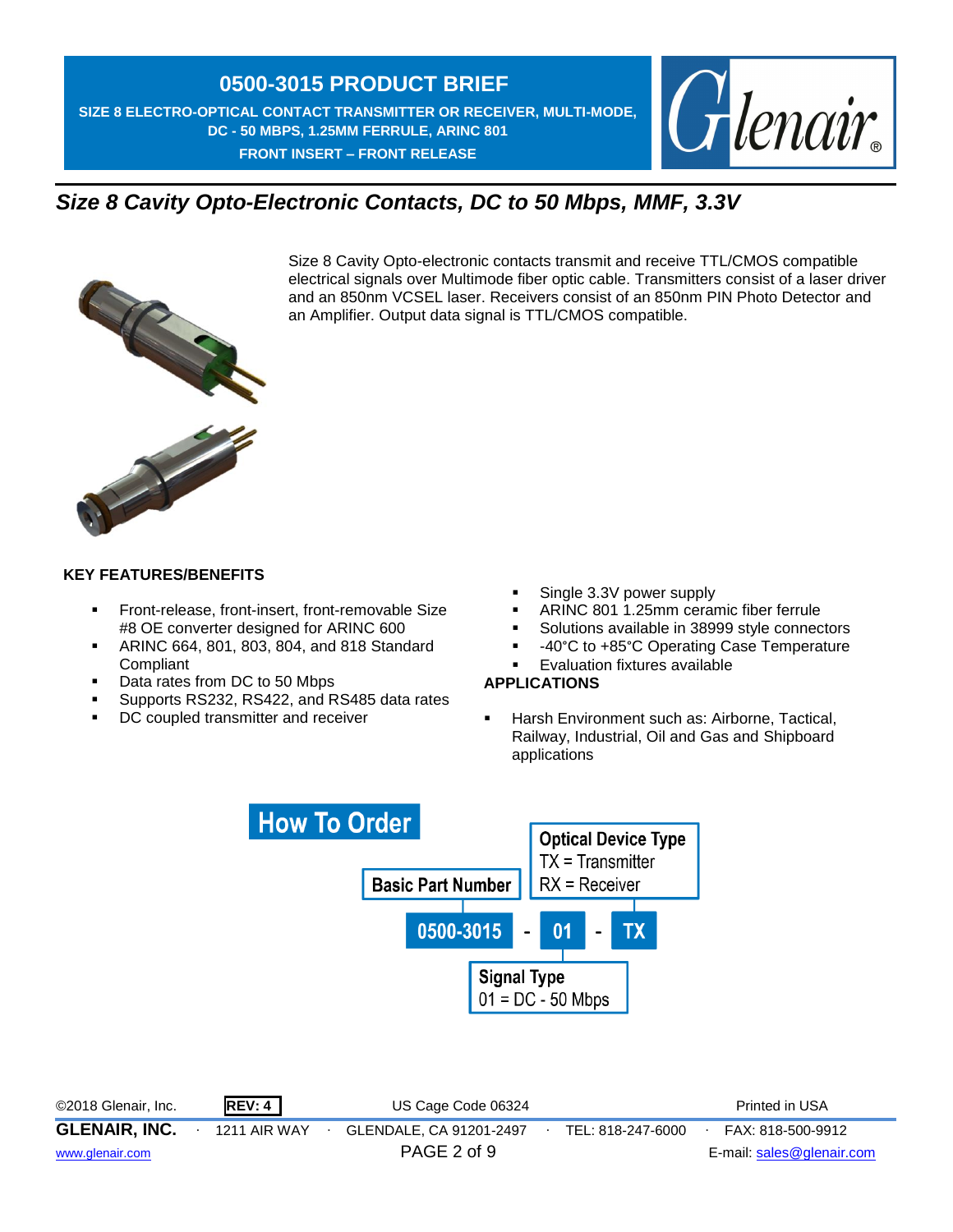#### **SIZE 8 ELECTRO-OPTICAL CONTACT TRANSMITTER OR RECEIVER, MULTI-MODE, DC - 50 MBPS, 1.25MM FERRULE, ARINC 801 FRONT INSERT – FRONT RELEASE**



#### *Ratings and Specifications*

#### **TABLE 2 ABSOLUTE MAXIMUM RATINGS**

| Parameter           | Symbol       | Min    | Typ | Max    | <b>Units</b> | <b>Notes</b> |
|---------------------|--------------|--------|-----|--------|--------------|--------------|
| Storage Temperature | 1s           | $-55$  |     | $+100$ | $\sim$<br>ັ  |              |
| Supply Voltage      | $v_{\rm cc}$ | $-0.4$ |     | 3.8    |              |              |

#### **TABLE 3 OPERATING CONDITIONS**

| Parameter                      | <b>Symbol</b>              | Min   | Typ | Max   | <b>Units</b>  | <b>Notes</b>              |
|--------------------------------|----------------------------|-------|-----|-------|---------------|---------------------------|
| Operating Temperature, Case    | $\mathsf{I}_{\mathsf{OD}}$ | $-40$ |     | $+85$ | °C            |                           |
| Supply Voltage                 | $V_{\rm cc}$               | 3.135 | 3.3 | 3.465 | $\mathcal{L}$ |                           |
| <b>Supply Current</b>          | Icc                        |       |     | 30    | mA            | Typical $@ + 85^{\circ}C$ |
| Power Supply Noise (Peak-Peak) | $\rm V_{cc}$ ripple        |       |     | 150   | mV            |                           |

#### **TABLE 4 ELECTRO-OPTICAL CHARACTERISTICS – TRANSMITTER**

| <b>Parameter</b>            | Symbol                 | Min       | Тур | Max       | <b>Units</b> | <b>Notes</b>              |
|-----------------------------|------------------------|-----------|-----|-----------|--------------|---------------------------|
| <b>Optical Output Power</b> | $P_{OUT}$              | -7        |     | 0         | dBm          | 850nm VCSEL, -40C to +85C |
| Optical Wavelength          | $\Lambda_{\text{OUT}}$ | 830       | 850 | 860       | nm           |                           |
| Spectral Width, rms         | Δλ                     |           |     | 0.85      | nm           |                           |
| High-Level Input Voltage    | Vıн                    | $0.7$ Vcc |     |           |              |                           |
| Low-Level Input Voltage     | VIL                    |           |     | $0.3$ Vcc |              |                           |

#### **TABLE 5 ELECTRO-OPTICAL CHARACTERISTICS - RECEIVER**

| <b>Parameter</b>                                           | Symbol          | Min       | Typ | Max   | <b>Units</b> | <b>Notes</b>    |
|------------------------------------------------------------|-----------------|-----------|-----|-------|--------------|-----------------|
| Sensitivity, BER 10 <sup>-9</sup> , PRBS 2 <sup>7</sup> -1 | $P_{IN}$        |           |     | $-1'$ | dBm          | PIN PD @ 50Mbps |
| Overload, BER 10 <sup>-9</sup> , PRBS 2 <sup>7</sup> -1    | $P_{IN}$        | -0        |     |       | dBm          |                 |
| Optical Wavelength                                         | Λ <sub>IN</sub> | 830       |     | 860   | nm           |                 |
| Output Voltage High                                        | VoH             | $Vcc-0.4$ |     |       |              |                 |
| Output Voltage Low                                         | VoL             |           |     |       | 0.4          |                 |

#### **TABLE 6 COMPLIANCE SPECIFICATIONS**

| <b>CHARACTERISTIC</b> | <b>Standard</b>  | <b>Condition</b>      | <b>Notes</b>               |
|-----------------------|------------------|-----------------------|----------------------------|
| ESD                   | IEC61000-4-2     |                       | 15KV (air), 12KV (contact) |
| Eye Safety            | CDRH and IEC-825 | Class 1 Laser Product |                            |

| ©2018 Glenair, Inc.  | REV: 4       | US Cage Code 06324      |                   | Printed in USA            |  |
|----------------------|--------------|-------------------------|-------------------|---------------------------|--|
| <b>GLENAIR, INC.</b> | 1211 AIR WAY | GLENDALE, CA 91201-2497 | TEL: 818-247-6000 | FAX: 818-500-9912         |  |
| www.glenair.com      |              | PAGE 3 of 9             |                   | E-mail: sales@glenair.com |  |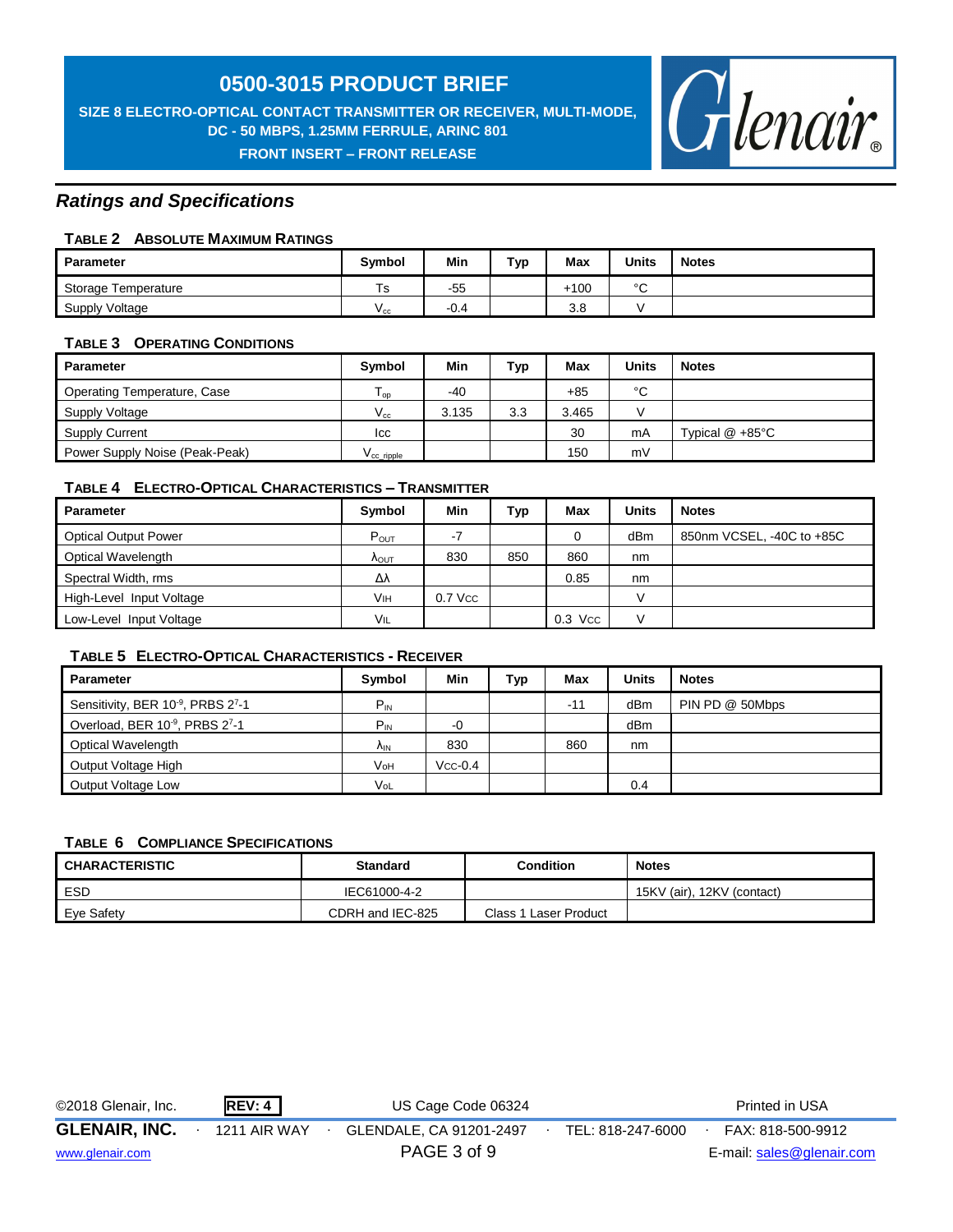**SIZE 8 ELECTRO-OPTICAL CONTACT TRANSMITTER OR RECEIVER, MULTI-MODE, DC - 50 MBPS, 1.25MM FERRULE, ARINC 801 FRONT INSERT – FRONT RELEASE** 



#### *Input/Output Definition*

#### **TABLE 7 TRANSMITTER ELECTRICAL PIN ARRANGEMENT**

| <b>Pin Number</b> | Symbol | <b>Description</b>       | Logic           |
|-------------------|--------|--------------------------|-----------------|
|                   | Vcc    | Power Supply             |                 |
|                   | GND    | Signal Ground            |                 |
|                   | TXIN   | Transmitter Data (Input) | <b>TTL/CMOS</b> |

#### **TABLE 8 RECEIVER ELECTRICAL PIN ARRANGEMENT**

| <b>Pin Number</b> | Symbol       | <b>Description</b>     | Logic    |
|-------------------|--------------|------------------------|----------|
|                   | Vcc          | Power Supply           |          |
|                   | GND          | Signal Ground          |          |
|                   | <b>RXOUT</b> | Receiver Data (Output) | TTL/CMOS |

| ©2018 Glenair, Inc.  | REV: 4       | US Cage Code 06324      |                   | Printed in USA            |
|----------------------|--------------|-------------------------|-------------------|---------------------------|
| <b>GLENAIR, INC.</b> | 1211 AIR WAY | GLENDALE, CA 91201-2497 | TEL: 818-247-6000 | FAX: 818-500-9912         |
| www.glenair.com      |              | PAGE 4 of 9             |                   | E-mail: sales@glenair.com |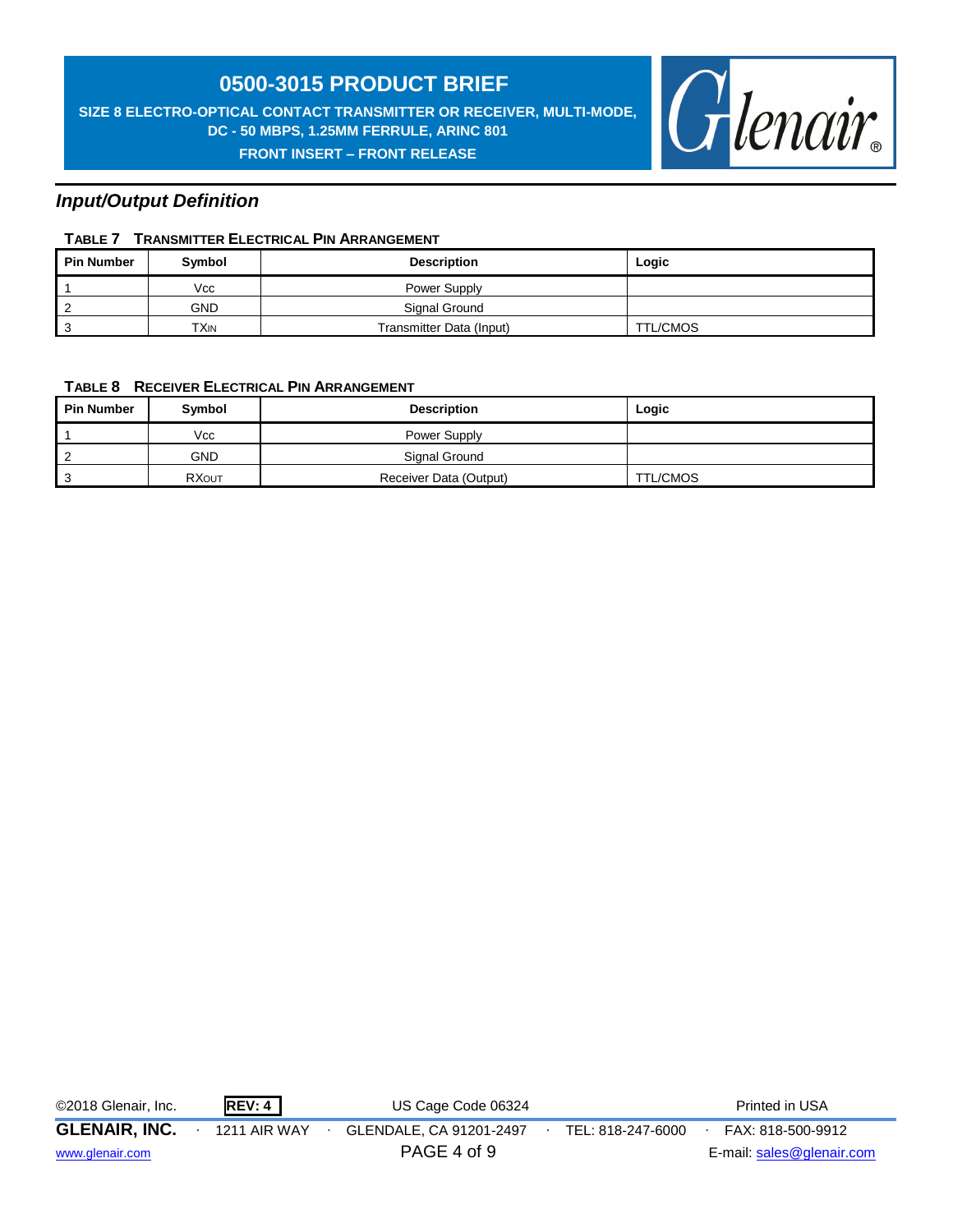**SIZE 8 ELECTRO-OPTICAL CONTACT TRANSMITTER OR RECEIVER, MULTI-MODE, DC - 50 MBPS, 1.25MM FERRULE, ARINC 801 FRONT INSERT – FRONT RELEASE** 



*FIGURE 1 - OUTLINE DRAWING*

*SEE DATA SHEET FOR DETAILS*

©2018 Glenair, Inc. **REV: 4** US Cage Code 06324 Printed in USA

**GLENAIR, INC.** ∙ 1211 AIR WAY ∙ GLENDALE, CA 91201-2497∙ TEL: 818-247-6000∙ FAX: 818-500-9912

[www.glenair.com](http://www.glenair.com/) **E-mail:** [sales@glenair.com](mailto:sales@glenair.com)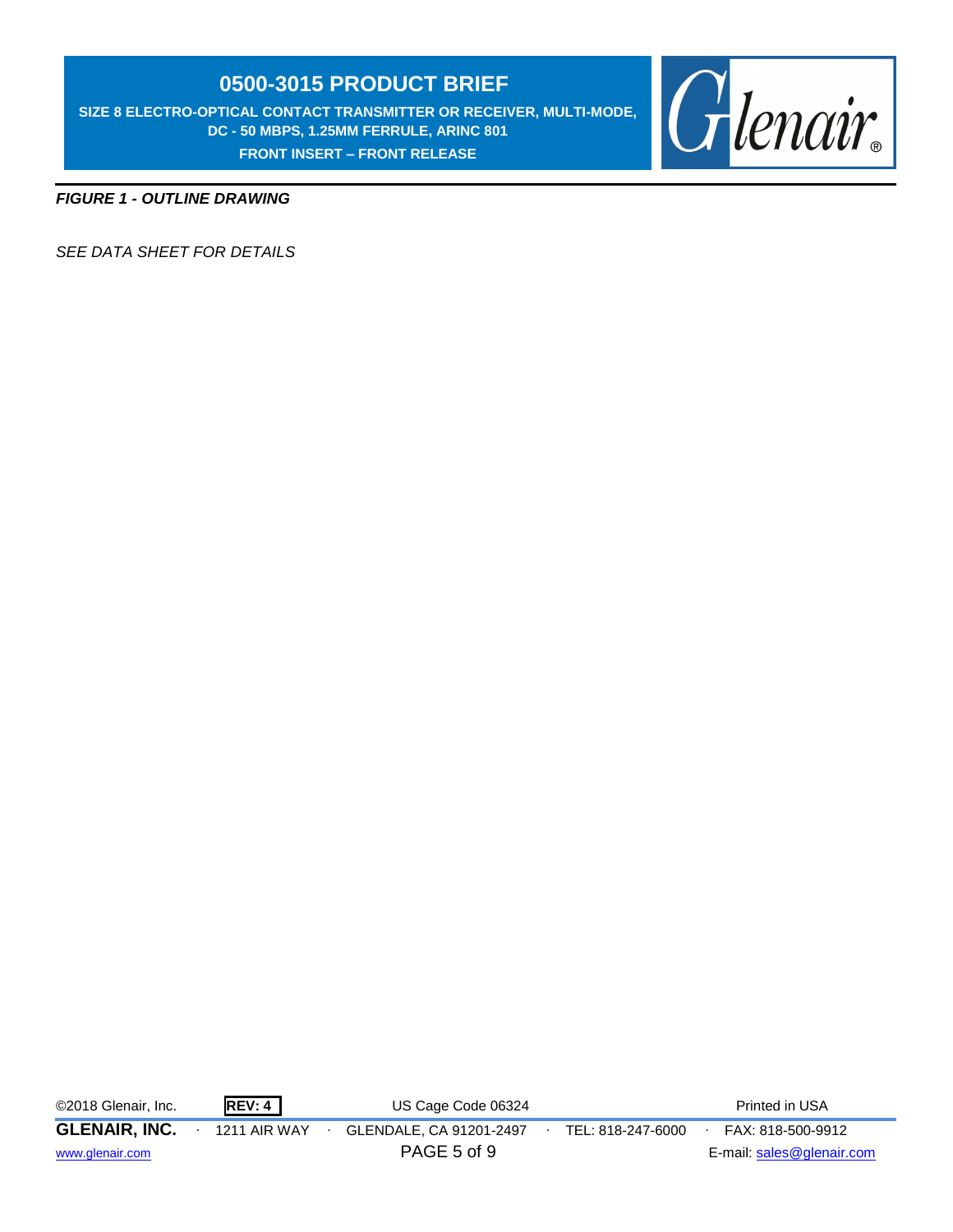**SIZE 8 ELECTRO-OPTICAL CONTACT TRANSMITTER OR RECEIVER, MULTI-MODE, DC - 50 MBPS, 1.25MM FERRULE, ARINC 801 FRONT INSERT – FRONT RELEASE** 



#### *FIGURE 1 - OUTLINE DRAWING CONTINUED (MARKING)*

#### LABELING:

Each unit will be shipped in an antistatic bag. The label on the antistatic bag shall be at a minimum Arial size 10 black font and contain at a minimum the following information:

> ANTISTATIC BAG LABEL: Glenair Cage Code: 06324 PN: 0500-3015-XX-XX Rev: X QTY: X J/N: X D/C:X S/N\*: XXXXXX \*If QTY is more than 1, there is no S/N

©2018 Glenair, Inc. **REV: 4** US Cage Code 06324 Printed in USA

**GLENAIR, INC.** ∙ 1211 AIR WAY ∙ GLENDALE, CA 91201-2497∙ TEL: 818-247-6000∙ FAX: 818-500-9912

[www.glenair.com](http://www.glenair.com/) **E-mail:** [sales@glenair.com](mailto:sales@glenair.com)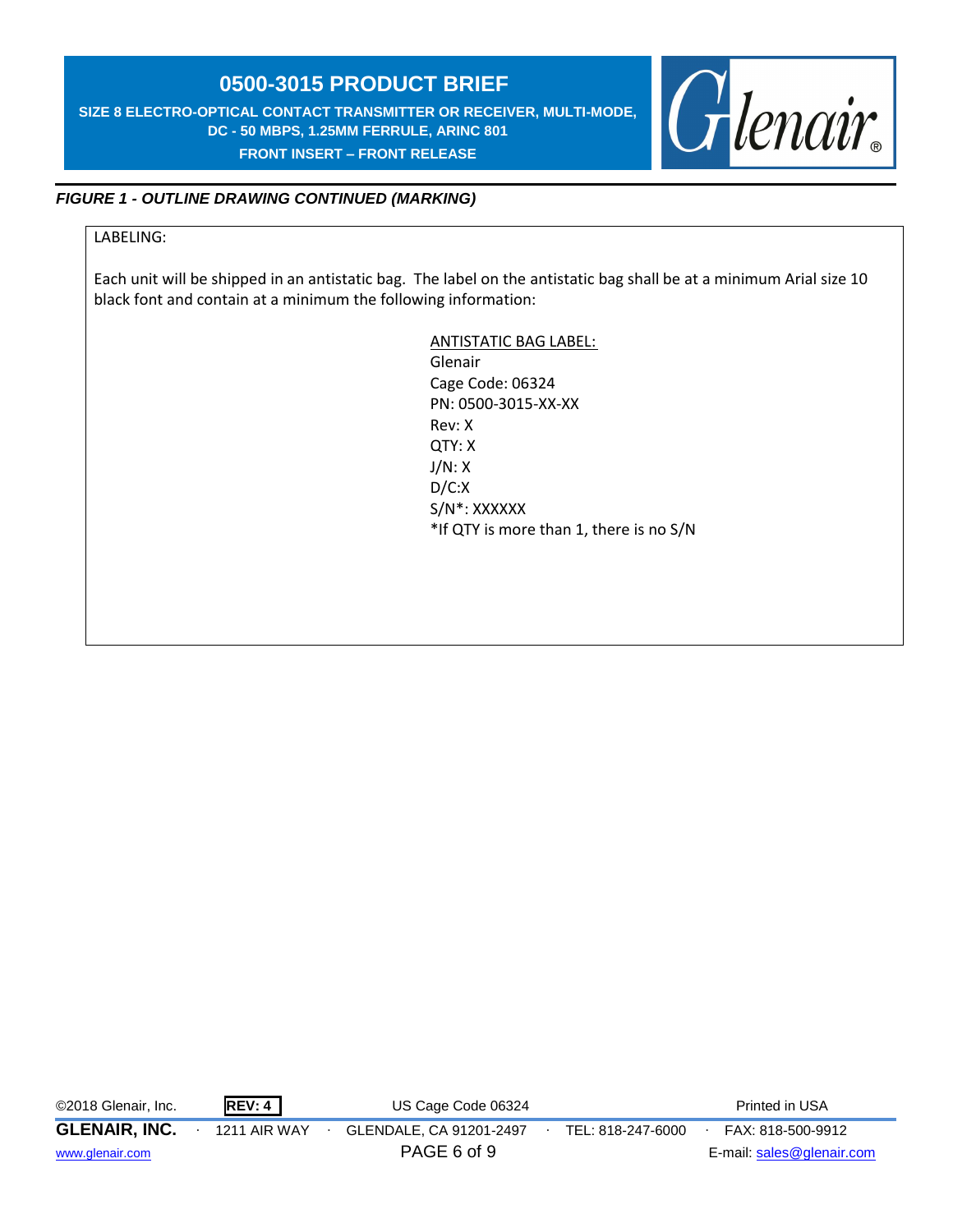**SIZE 8 ELECTRO-OPTICAL CONTACT TRANSMITTER OR RECEIVER, MULTI-MODE, DC - 50 MBPS, 1.25MM FERRULE, ARINC 801 FRONT INSERT – FRONT RELEASE** 



#### *FUNCTIONAL DESCRIPTION*



#### *FUNCTIONAL I/O*

The Size 8 transmitter accepts industry standard TTL/CMOS signals. The module is DC-coupled internally.

Figure 3 illustrates a recommended interface circuit to link the Size 8 transmitter and receiver to the supporting Physical Layer integrated circuits.

The Size 8 transmitter or receiver interfaces with the host circuit board through 3 I/O pins identified by function in Table 7.

| ©2018 Glenair, Inc.  | <b>REV: 4</b> | US Cage Code 06324      |                   | Printed in USA            |  |
|----------------------|---------------|-------------------------|-------------------|---------------------------|--|
| <b>GLENAIR, INC.</b> | 1211 AIR WAY  | GLENDALE, CA 91201-2497 | TEL: 818-247-6000 | FAX: 818-500-9912         |  |
| www.glenair.com      |               | PAGE 7 of 9             |                   | E-mail: sales@glenair.com |  |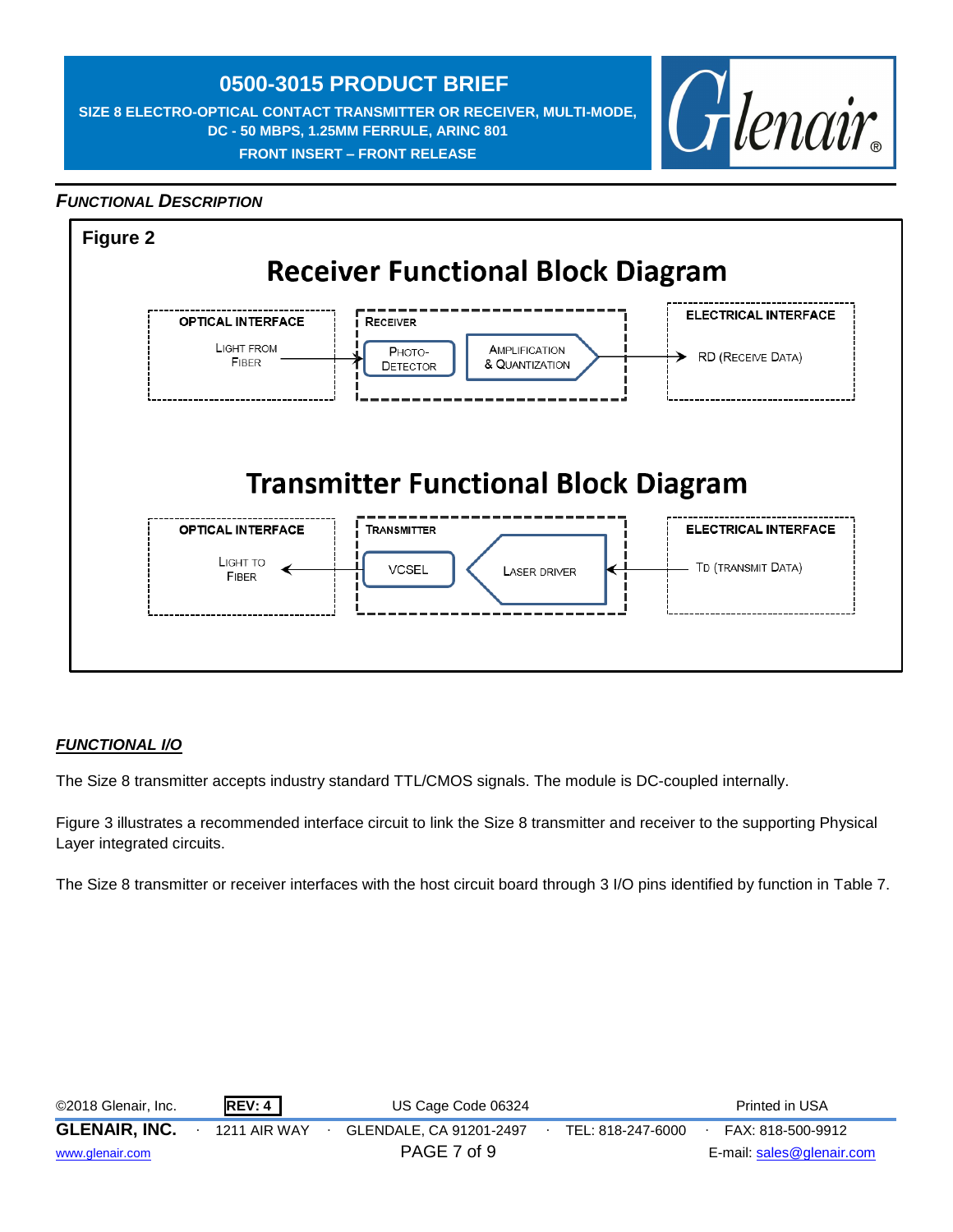**SIZE 8 ELECTRO-OPTICAL CONTACT TRANSMITTER OR RECEIVER, MULTI-MODE, DC - 50 MBPS, 1.25MM FERRULE, ARINC 801 FRONT INSERT – FRONT RELEASE** 



 **FIGURE 3 RECOMMENDED BOARD HOST BOARD SCHEMATIC**

### **RECOMMENDED INTERFACE CIRCUIT**



## **RECOMMENDED INTERFACE CIRCUIT**